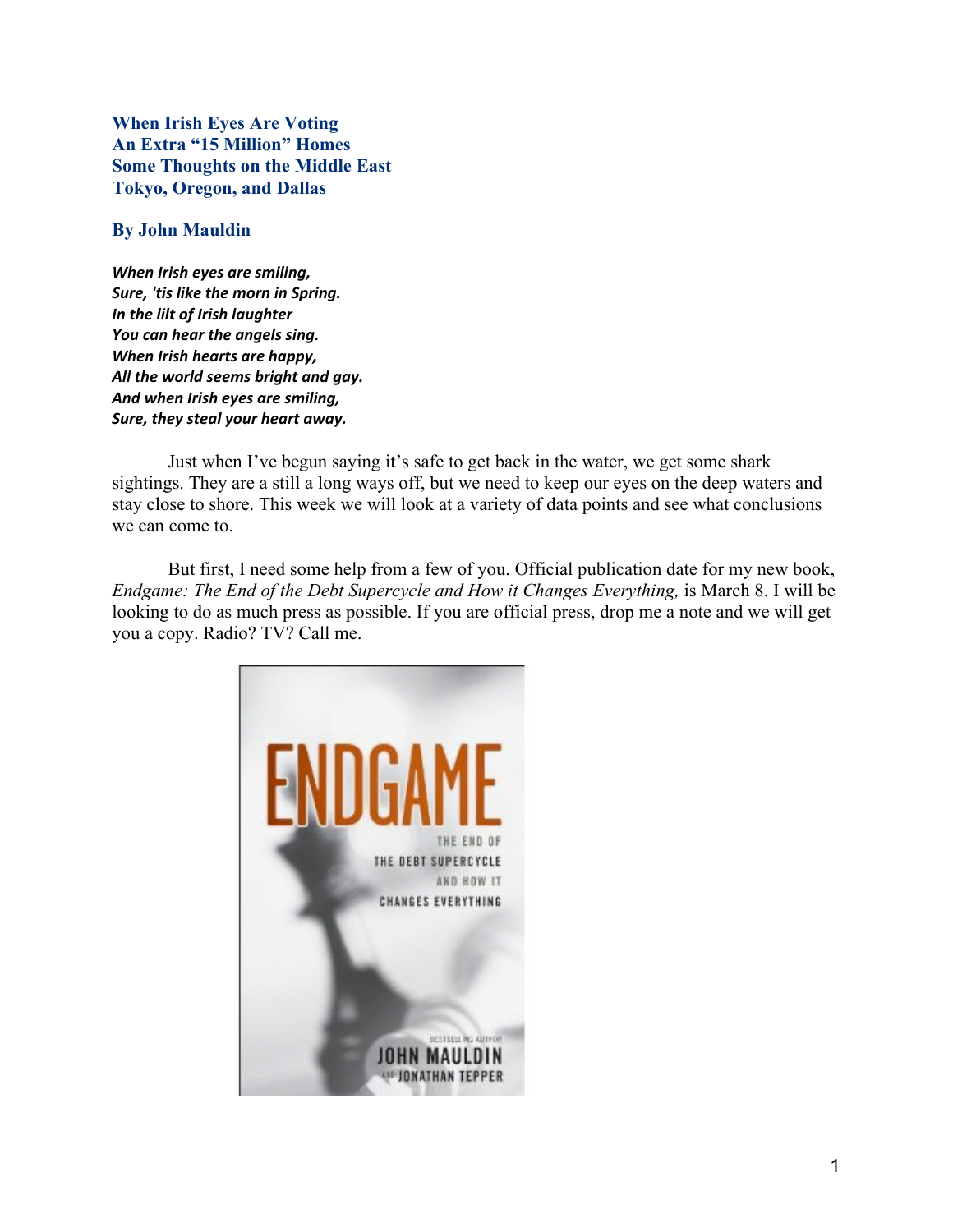Second, I want you to mark your calendars for April 28-30, when I will host, along with my partners at Altegris Investments, what I think will be the single best investment conference of the year. It will be the 8<sup>th</sup> annual Strategic Investment Conference in La Jolla. Let me give you the Killer's Row line-up of speakers, in alphabetical order: Martin Barnes *(Bank Credit Analyst),* Marc Faber, Niall Ferguson (author and Harvard professor), George Friedman of Stratfor, Louis-Vincent Gave of GaveKal, Neil Howe *(The Fourth Turning),* Paul McCulley (if he ever surfaces from his fishing vacation), David Rosenberg, Dr. Gary Shilling, Jon Sundt (of Altegris) and, of course, your humble analyst. I mean, really. Most conferences have one or two top-tier headliners. We have nothing but the best. These guys are all great speakers, but getting them on panels together? Way cool. Plus some of the best hedge-fund managers (personal opinion) show up to give you their thoughts. And maybe a surprise last-minute guest or two. If this conference lineup were a baseball team, they would sweep the World Series. Oh, and the best part? Your fellow conference attendees. The interaction among them is what truly makes this conference the best.

We (well actually, Altegris) will soon start sending out invitations, but you can register today at http://hedge-fund-conference.com/2011/invitation.aspx?ref=mauldin. Sadly, the conference is limited to accredited investors with a net worth of more than \$2 million, as there are funds presenting that require that minimum (and some even more). Those are the rules we have to live with, whether I like them nor not (I don't, as long-time readers know). But we follow them religiously.

Every year the conference sells out. Every year some of you wait to the last minute, thinking we can "always take one more." We can't. There is a limit to the space. If you have attended in the past, call your Altegris representative and make sure you get on the list. Do not procrastinate.

Now more than ever you need to consider the place for alternative investing in your portfolio. I work with partners around the world for both accredited and non-accredited investors. If you would like to know more, then go to www.johnmauldin.com and click on The Mauldin Circle, register there, and someone will call you. Seriously, the teams at Altegris (for US accredited investors), CMG (for those with net worth less than \$2 million in the US), ARP (Europe), and others have some very innovative and interesting funds and managers on their platforms that really deserve a look. Even if you can't make the conference, your portfolio will thank you for finding some alternative investments that make sense in these times. Now, to the letter. (In this regard, I am president of and a registered representative of Millennium Wave Securities, LLC, member FINRA.)

#### When Irish Eyes Are Voting

Most of the world is focused on the Middle East and Libya, and rightly so. We will look at that in a minute. (Sidebar: the White House spelled the country "Lybia" in a recent tweet. Can you imagine what the liberal media would have done to poor Dan Quail if that tweet was from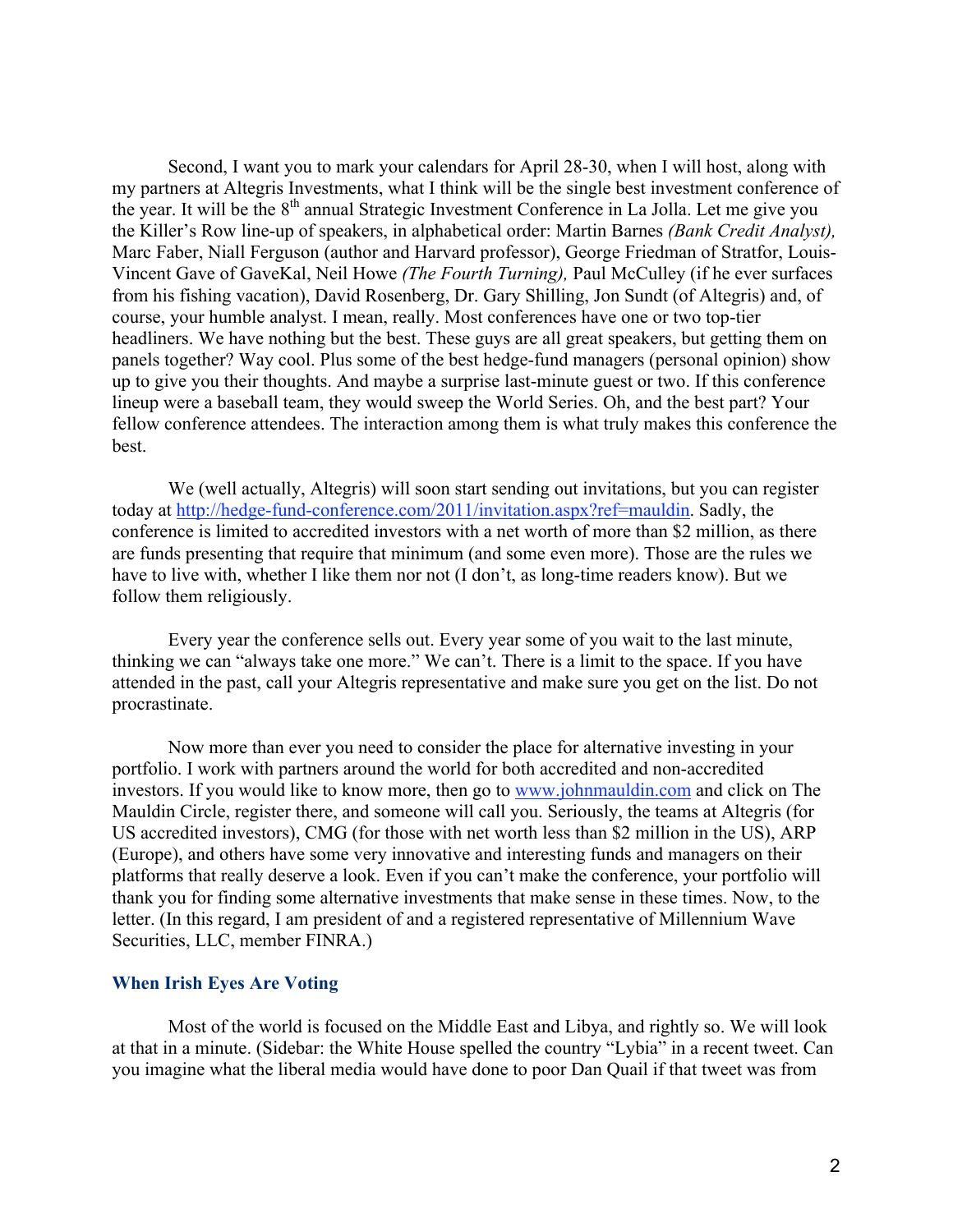him? Just saying.) And I agree the Middle East is important. But my eyes are focused on what I think is the far more important event of the day, and that is the election going on in Ireland.

I have written about Ireland before, but we need to once again focus on what are not smiling Irish eyes. Ireland was once the envy of Europe, with one of the highest growth rates in the world. It was not long ago that Ireland could borrow money at lower rates than Germany. Now rates are 6% and likely to rise with the new government. Let's look at a few data points from a brilliantly written article by Michael Lewis, who ranks as one of my favorite writers. When he writes, I read it just for the education on what great writing should look like, as well as for the always fascinating information. The article is at http://www.vanityfair.com/business/features/2011/03/michael-lewis-ireland-201103 .

(I am often asked about how you can become a financial writer by young people who are starting out. I have just two suggestions. Write a lot and then write some more. Writing is no different than the piano or guitar. It takes a lot of practice, and then more practice. You don't start playing concerts on day one, and your writing won't be worth much either, but you will get better. Second, study the great writers and learn from them. Try to copy the styles of the guys you like for practice. Take the best and make it your own style. Lewis is one of the best.)

- Housing prices in Dublin had risen by 500% since 1994. Rents for homes were often 1% of the price of the home. A \$1-million-dollar home went for \$833 a month. That is a very clear bubble.
- Irish home prices implied an economic growth rate that would leave Ireland, in 25 years, three times as rich as the United States.
- In 1997 the Irish banks were funded entirely by Irish deposits. By 2005 they were getting most of their money from abroad. The small German savers who ultimately supplied the Irish banks with deposits to re-lend in Ireland could take their money back with the click of a computer mouse. Since 2000, lending to construction and real estate had risen from 8 percent of Irish bank lending (the European norm) to 28 percent. One hundred billion euros—or basically the sum total of all Irish public bank deposits—had been handed over to Irish property developers and speculators. By 2007, Irish banks were lending 40 percent more to property developers than they had to the *entire Irish population* seven years earlier.
- As the scope of the Irish losses has grown clearer, private investors have been less and less willing to leave even overnight deposits in Irish banks and are completely uninterested in buying longer-term bonds. The European Central Bank has quietly filled the void: one of the most closely watched numbers in Europe has been the amount the ECB has loaned to the Irish banks. In late 2007, when the markets were still suspending disbelief, the banks borrowed 6.5 billion euros. By December of 2008 the number had jumped to 45 billion. As Burton spoke to [Lewis], the number was still rising from a new high of 86 billion. That is, the Irish banks have borrowed 86 billion euros from the European Central Bank to repay private creditors. In September 2010 the last big chunk of money the Irish banks owed the bondholders, 26 billion euros, came due. Once the bondholders were paid off in full, a window of opportunity for the Irish government closed. A default of the banks now would be a default not to private investors but a bill presented directly to European governments.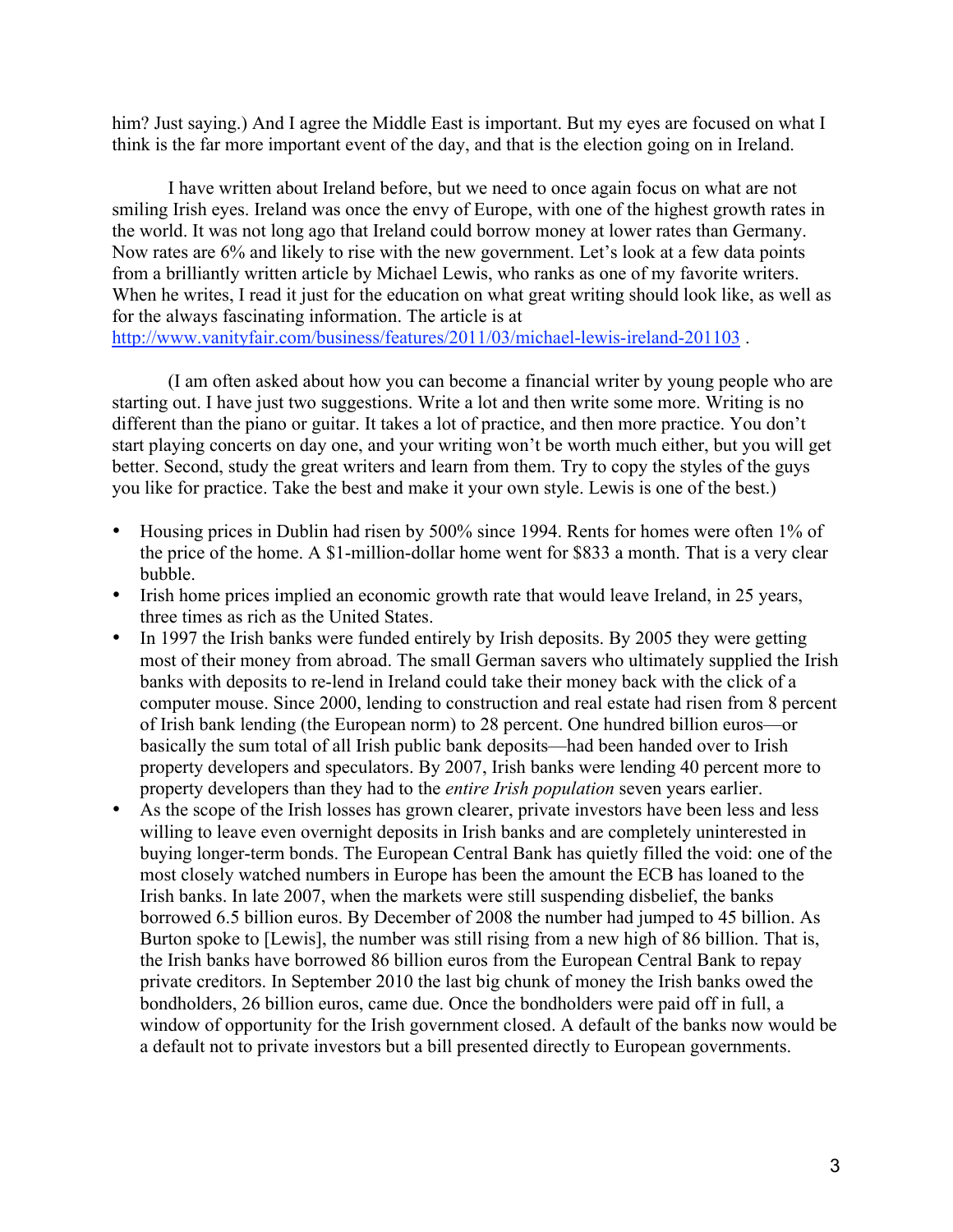- A political investigative blog called Guido Fawkes somehow obtained a list of the Anglo Irish foreign bondholders: German banks, French banks, German investment funds, Goldman Sachs. (Yes! Even the Irish did their bit for Goldman.)
- [And this is the kicker!] "Googling things, Kelly learned that more than a fifth of the Irish workforce was employed building houses. The Irish construction industry had swollen to become nearly a quarter of the country's G.D.P.—compared with less than 10 percent in a normal economy—and Ireland was building half as many new houses a year as the United Kingdom, which had almost 15 times as many people to house." [That makes the US housing bubble look small by comparison.]
- And just for fun: "A few months after the spell was broken, the short-term parking-lot attendants at Dublin Airport noticed that their daily take had fallen. The lot appeared full; they couldn't understand it. Then they noticed the cars never changed. They phoned the Dublin police, who in turn traced the cars to Polish construction workers, who had bought them with money borrowed from Irish banks. The migrant workers had ditched the cars and gone home. Rumor has it that a few months later the Bank of Ireland sent three collectors to Poland to see what they could get back, but they had no luck. The Poles were untraceable: but for their cars in the short-term parking lot, they might never have existed."

Now, let's turn to that repository of all things leftist, the UK *Guardian,* as they write about today's elections.

# An Extra "15 Million" Homes

"Though the campaign has shed disappointingly little light on realistic options ahead, the financial numbers are scary. After 2000 the early Celtic Tiger years became a property-led speculative bubble, made worse by weak planning laws and 300,000 too many new homes. The crash saw GDP collapse by 11%, unemployment triple to 13.3% and government debt quadruple to 95%, which will rise to 125% by 2014 on IMF estimates."

Let's think about that for a moment and compare it to the US. We built somewhere between 2 and 3 million too many homes in our bubble, depending on whom you ask. Total Irish population (including Northern Ireland) is 6 million people. If the US had built the same number of excess homes, there would have been 15 million of them! And the banks just kept lending!

Irish taxpayers are being asked to pay French, German, and British bond banks and the ECB, which bought that debt. It is 30% of their GDP, along with the rest of the debt. At 6% interest, that means it will take 10% of their national income just to pay the interest. It guarantees that Ireland will be in a poverty cycle for decades. The ECB and the IMF seem to think the solution for too much debt is more debt. And in order to pay the ECB, the Irish must take on an austerity program that guarantees even worse recessions and higher unemployment.

The government that agreed to take on the bank debts is going to be voted out in spectacular fashion today. Whether one party can win or has to form a coalition government is not yet clear, but the mandate is to renegotiate the Irish debt. Both the ECB and the Germans have said that is not possible, that deals have been made. But asking Irish voters, you don't get the sense they feel the same obligation.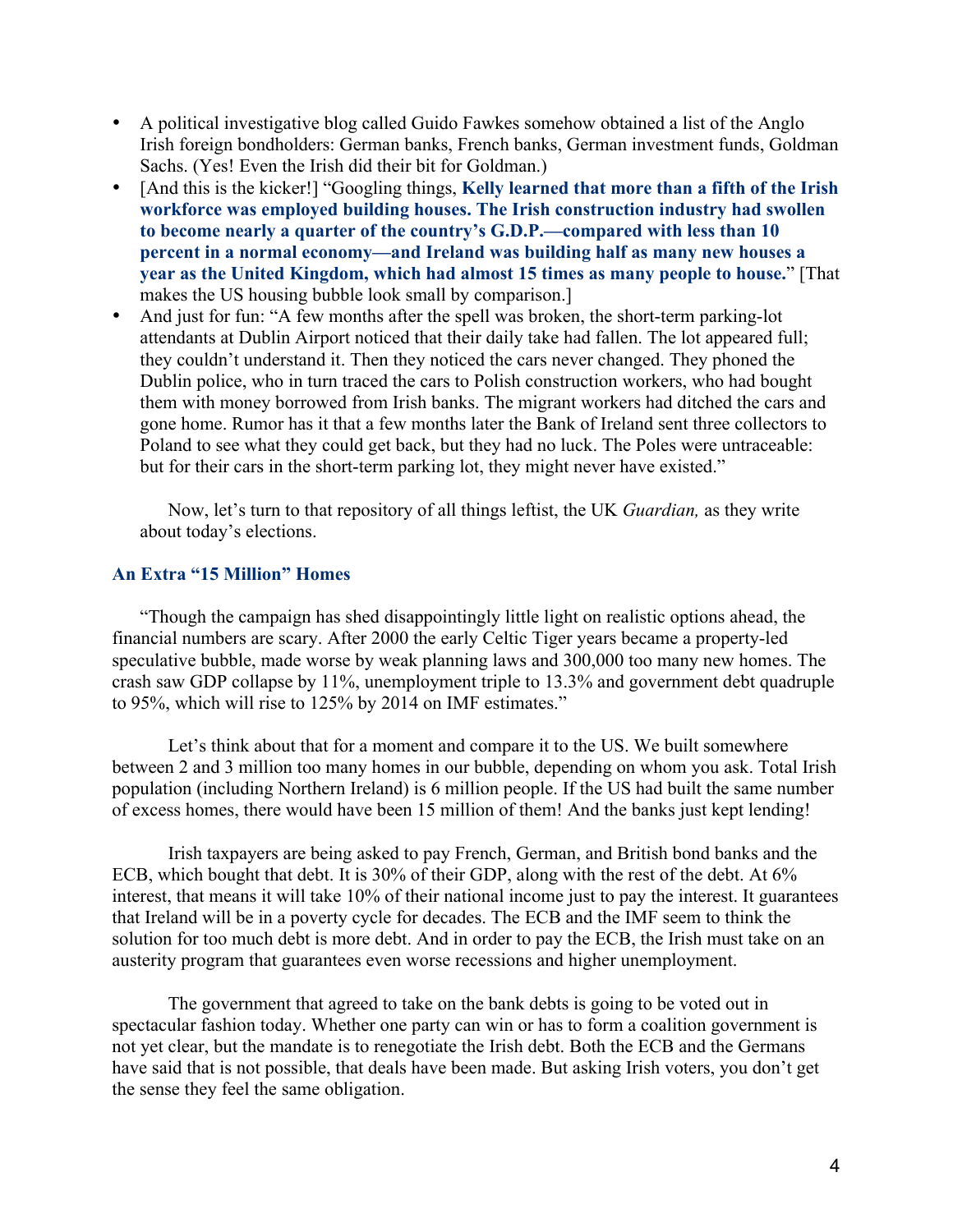#### Even the venerable Martin Wolf of the *Financial Times* agrees. Writing last week:

"So what might a new government seek to do? Its degrees of freedom are, alas, limited. Even excluding recapitalisation of the banks, the primary fiscal deficit (before interest payments) was close to 10 per cent of GDP last year. Under the IMF programme, this is to be turned into a surplus of 1.5 per cent of GDP by 2015. Given the lack of access to private markets, the deficit would have to be eliminated even more quickly without the official assistance. Again, the debt overhang would be huge, under any plausible assumptions. Ireland is doomed to fiscal stringency for decades, given its poor growth prospects, at least in comparison with its Tiger years.

"Apart from the Armageddon of a sovereign default, two partial escapes exist. The more trivial would be a reduction in the rate of interest on Ireland's borrowing: a 1 per cent reduction in the rate of interest would save the state 0.4 per cent of GDP a year. That would be a small help, at least. A more valuable possibility would be a writedown of existing subordinated and senior bank debt, which currently amounts to  $\epsilon$ 21.4bn (14 per cent of GDP).

"The ECB and the other members of the European Union have vetoed this idea, fearful of contagion. Indeed, the assistance package was partly to prevent just such an outcome. Yet the idea that taxpayers should bail out senior creditors of massively insolvent banks at such risk to the solvency of their state is both unfair and unreasonable. If the rest of the EU is determined to protect senior creditors, it should surely share in the cost of doing so. Why should the taxpayers of the borrowing country pay all? The new Irish government should make this point firmly." (http://www.ft.com/cms/s/0/436234b8-3ebb-11e0-834e-00144feabdc0.html#ixzz1F1aZpM1L)

There are a significant number of Irish voters who wonder why they should pay any of it. Not the majority (yet), but enough. This is the Maginot Line for the ECB. If they renegotiate with Ireland, then Greece will be at the door in a heartbeat. Ditto for Portugal.

As one story I read about Ireland said, "Parties we go to now are going away parties as people, especially young people, leave for other countries with better opportunities." The mood of the country will grow more dour.

Look at this chart. Notice how well Iceland did after it simply repudiated its debt. It wasn't easy, and inflation is brutal, but they are better off than if they had taken on a debt burden that would have made them indentured servants to British taxpayers for decades. The ECB, the IMF, and the rest of the EU is asking Ireland to willingly fall into a lengthy depression. Would walking away from the debt, or restructuring it, be any worse?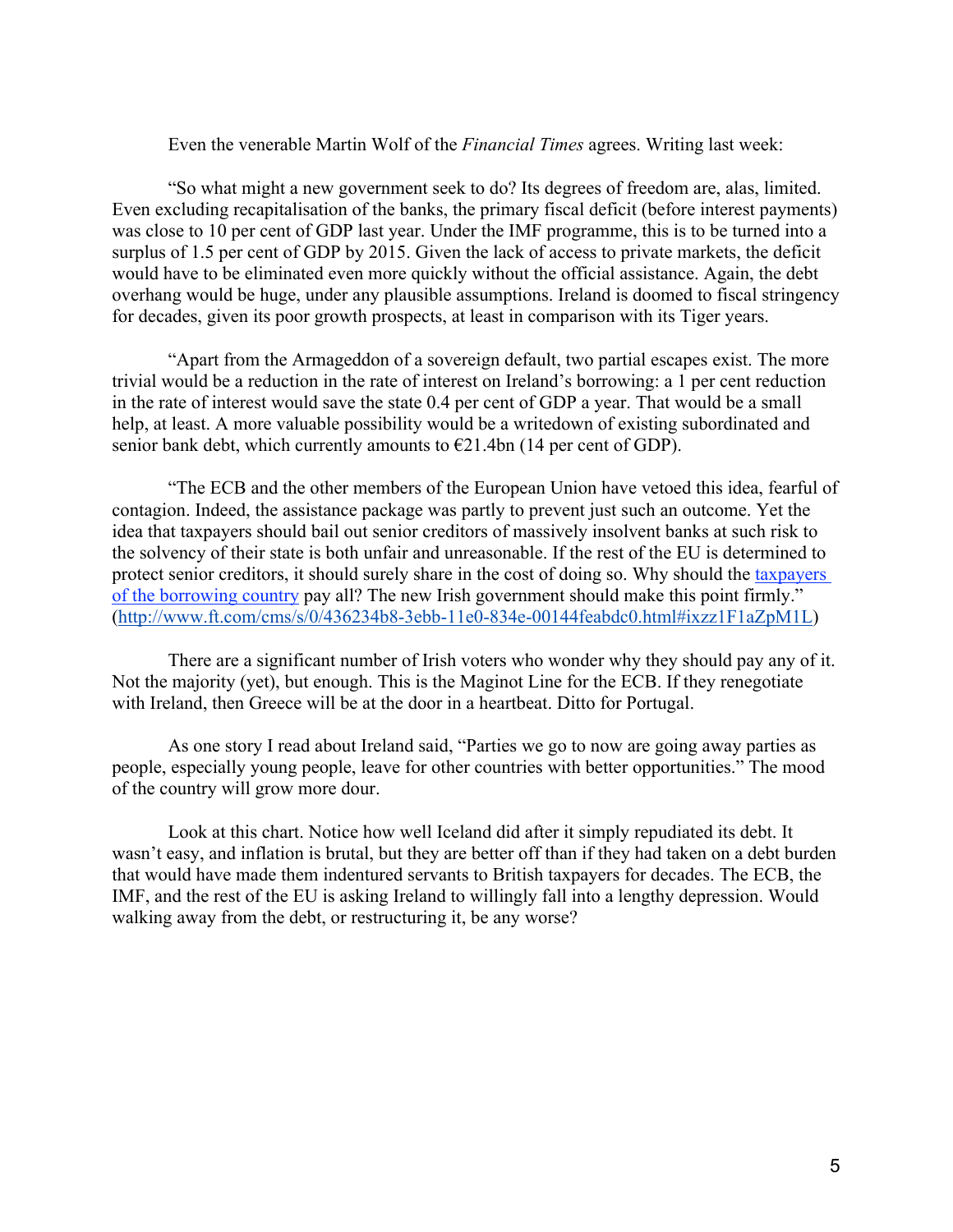

What if the opening negotiating line started was, "We will repay the principle, but no interest, and the timeline has to be stretched out over 25 years?" And no payments for five years. Oh, and we have about 300,000 houses you can have as our first payment.

Yes, the Irish would be frozen out of the bond market. It would result in an even more serious recession. But they could actually grow their way out of it over time. A lot faster than if they were trying to pay off the debt at 6-7% interest. And remember that Argentina, for God's sake, got money just a few years after defaulting – twice, if I remember right! If Ireland got back on a sound footing, they could once again find acceptance in the bond market.

I know, that sounds radical. But give it a few years of austerity and see what the next elections bring. Irish debt will default, not because the Irish don't have hearts of gold or don't want to not pay their debts, but because they are under such a burden they can't. And eventually enough voters will realize that. It may not be next month, or even next year, but it will come. You can only ask so much of a people. Defaulting on sovereign debt is only unthinkable in elite European Union circles. And asking German voters to pay for those defaults? Care to run on THAT platform?

This has the potential to really roil the debt markets, not to mention the interbank markets. The US is doing ok, except that job creation has been slow. A European debt crisis could throw a wrench into the world gears.

And that is the heart of the problem. The Irish really do want to do the right thing. The Greeks, not so much. Portugal? Spain?

The leadership of the EU is living in denial if they think that more debt is the answer to too much debt. It is all well and good for the Germans to tell everyone to cut back (and they should) but to do so means that the countries go into recession and have even less money to pay their debt burdens. They get into a debt spiral and the only way out is restructuring, which is default by a nice name.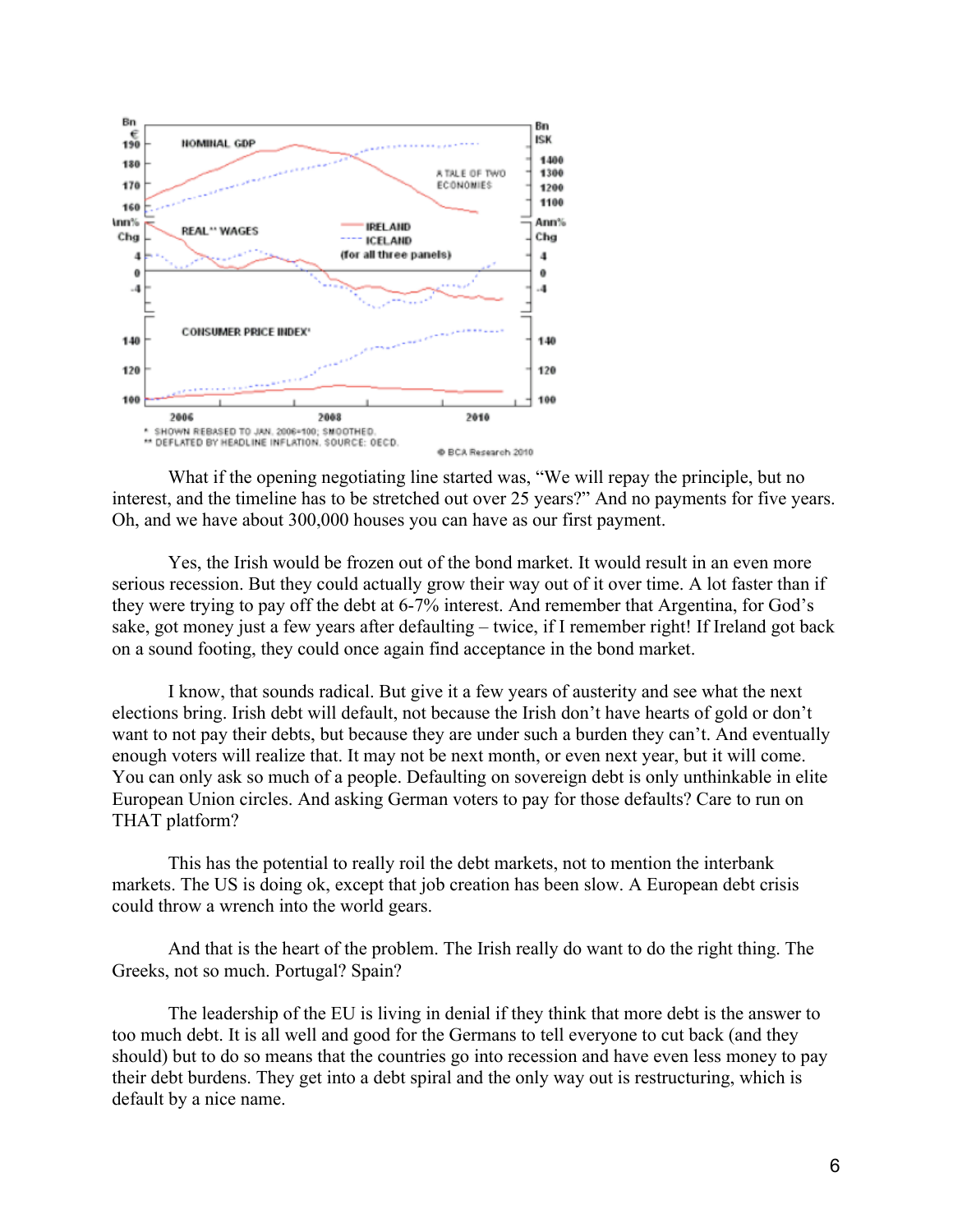Somewhere, sometime, this is all going to end in tears. The EU will be better off restructuring the debt, letting insolvent banks go the way of all flesh, or financing them and letting the euro drop like a stone, which will only make their exporting companies more competitive (not good for the US and China, but we don't get to vote in the EU). Or they can break up. I think the former is better than the latter, but that's just me.

The world went crazy with debt. The US, Japan (where I fly to in less than 12 hours), much of Europe, and Great Britain. And now we have to deal with it. Acting like adults would be best, and recognizing that some countries just can't assume their banking debts is just being realistic. A lot of people made bad choices and now those choices are coming home.

It is all so very sad. People are hurting. I read the blogs in Ireland and it brings tears to me Irish eyes (or the large part of me that is of Irish heritage).

There are no easy answers. No easy button. The only button we have is the reset button, for the Blue Screen of Death. That means pulling the plug and starting over. This time with realistic debt levels and bond markets.

## Some Thoughts on the Middle East

Let me offer a different, and perhaps cynical, view of what's happening in the Middle East. First, the army was in control in Tunisia and Egypt, and still is. Some things will change, and hopefully the false, crony capitalism will be one of the things to go; but I don't think we will see sweeping changes for some time. Libya is 2% of the world's oil supply. Other than that, they are like Greece. They are not that big a player. Gaddafi is on his way out. His bank accounts are being frozen. He will end up in Venezuela or some equally wonderful place. Couldn't happen to a nicer bad guy. The new leadership will most likely be the army, and it will get the oil turned back on as soon as possible. (See the trend here?)

By the way, the idea that Saudi Arabia can make up for Libyan oil is a little fanciful. Libyan oil is light sweet crude, and it takes three barrels of Saudi oil to make as much diesel as Libyan oil. Oil could get very volatile and move up strongly if Gaddafi hangs on too long. \$4 gas is not out of the question here in the US if he doesn't leave soon; but at the end of the day, not too much will change in Libya.

The key place to watch is Bahrain. Now THAT is an issue. It is a strategic country with the US  $5<sup>th</sup>$  fleet based there, and it has a large Shiite population that could ally with Iran. There is no real way of knowing what will happen there, and that is something I have my Google notes set to watch, along with talking from time to time with George Friedman of Stratfor. Nice to have friends with inside information. But even he is not sure tonight.

Saudi Arabia? Pay attention, but so far it looks like the changes are still in the future. One day it will change, but it doesn't appear imminent (although anything can happen).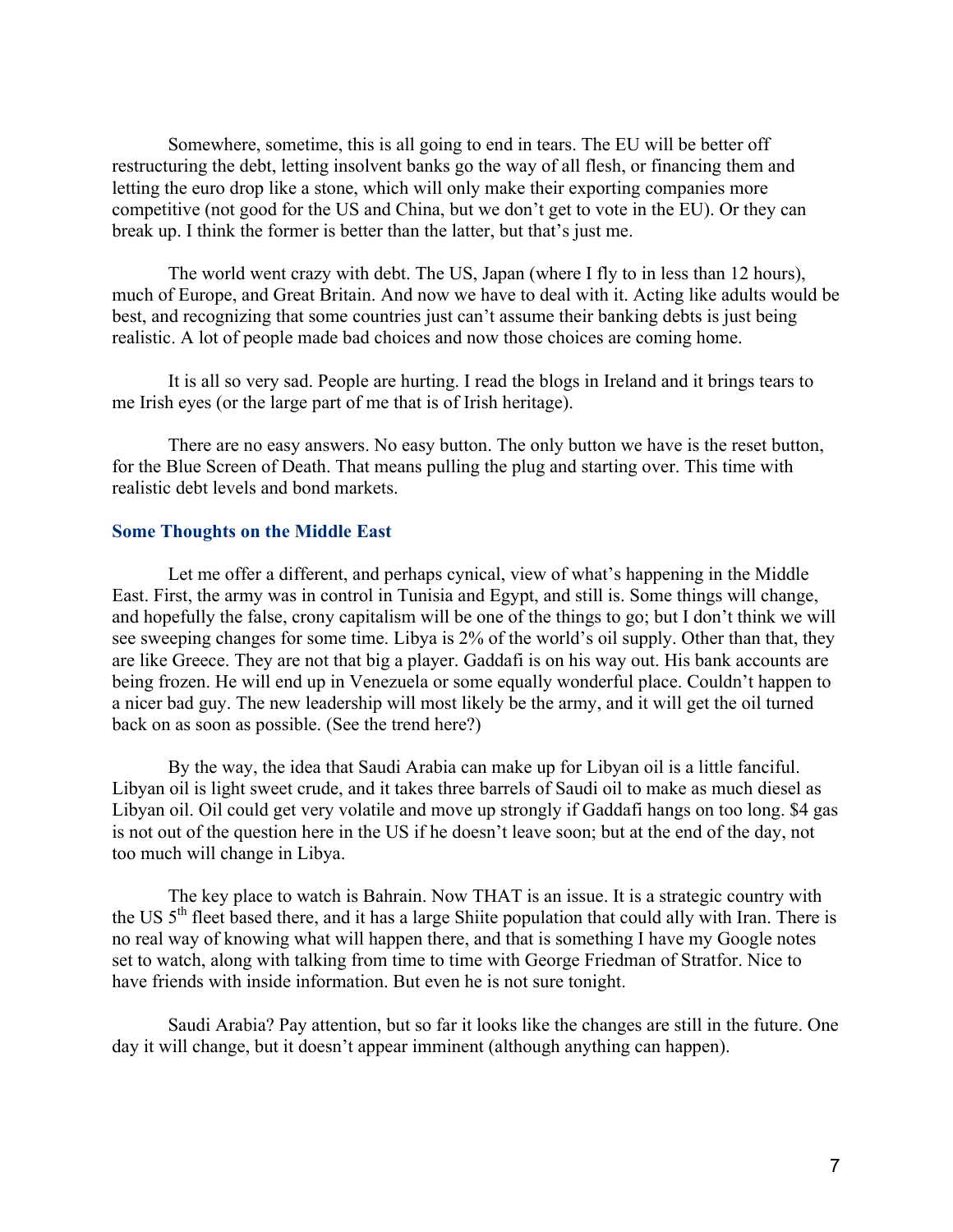The one thing that I hope changes? Maybe the Iran street will force some change. I am on record saying that one day Iran will be our new best friend. The population is young and getting younger. They're on the Internet. They see what the world is like and they want it. Maybe not this year or next, but it will happen.

(Quick sidebar: My friend Barry Habib pointed out an interesting trend: the first day of the month has been a big up day for the markets. And I think we could have a solid job number on Friday.)

### Tokyo, London, Oregon, and Dallas

It is time to hit the send button, as I have to get up in a few hours to catch an early flight to Tokyo, where I will only be for 48 hours. It will be interesting to see how my body does with the jet lag, so soon after Bangkok. I am just now back to normal.

I return on Tuesday and have to be ready to speak on Thursday. Reservations are now open for the second "America: Boom or Bankruptcy?" event, on March 3rd at the Dallas Lincoln Centre Hotel, from 10:30 am to 2:00 pm. It is called "Fed Friday." I spoke last year, and it was lots of fun. The 2010 event sold out. David Walker will be on the program with me. You can register at www.fedfriday.com

I will also be providing the keynote address for the West Coast-based investment advisory firm of Arnerich Massena at their 2011 Investment Symposium, on April 11-12, in Newberg, OR. Contact Bonnie Chirrick at 503-239-0475.

My friends from Copenhagen JGAM are coming to Dallas for a 2-day event April 14-15. My partners at Altegris and CMG and I will speak Thursday and Friday. JGAM has also invited Martin Barnes of BCA and Charles Rheinhard of Morgan Stanley to give presentations about the economy. Seats are limited, because attendees are invited to my house that night for a Texas BBQ dinner. If interested please contact Thomas Fischer at info@jgam.com for availability, by Friday, March  $11<sup>th</sup>$ .

Never have I been so busy. I am actually looking forward to getting on a long plane flight and catching up on my reading. And getting to have dinner with Chris Wood of *Greed & Fear* fame is something I have always wanted to do. I told Chris I wanted bodyguards there after my speech. Telling the Japanese that they are a bug in search of a windshield might not be popular. And by the way, if some writer uses that line (and you know who you are), at least have the courtesy to quote me by name. I don't come up with that many good lines.

I see a three-week working vacation in Tuscany this June, a few days in Kiev with friends, and then Geneva in late June. I can't wait. I will be working on my next book. Life is fun. And let me say what a pleasure it is to be able to let Tiffani do the really hard work while Dad just goofs off reading and writing, with a little travel thrown in. Big things are happening. And if you haven't visited the new website, please do so. www.johnmauldin.com – and give me some feedback. I do read it!